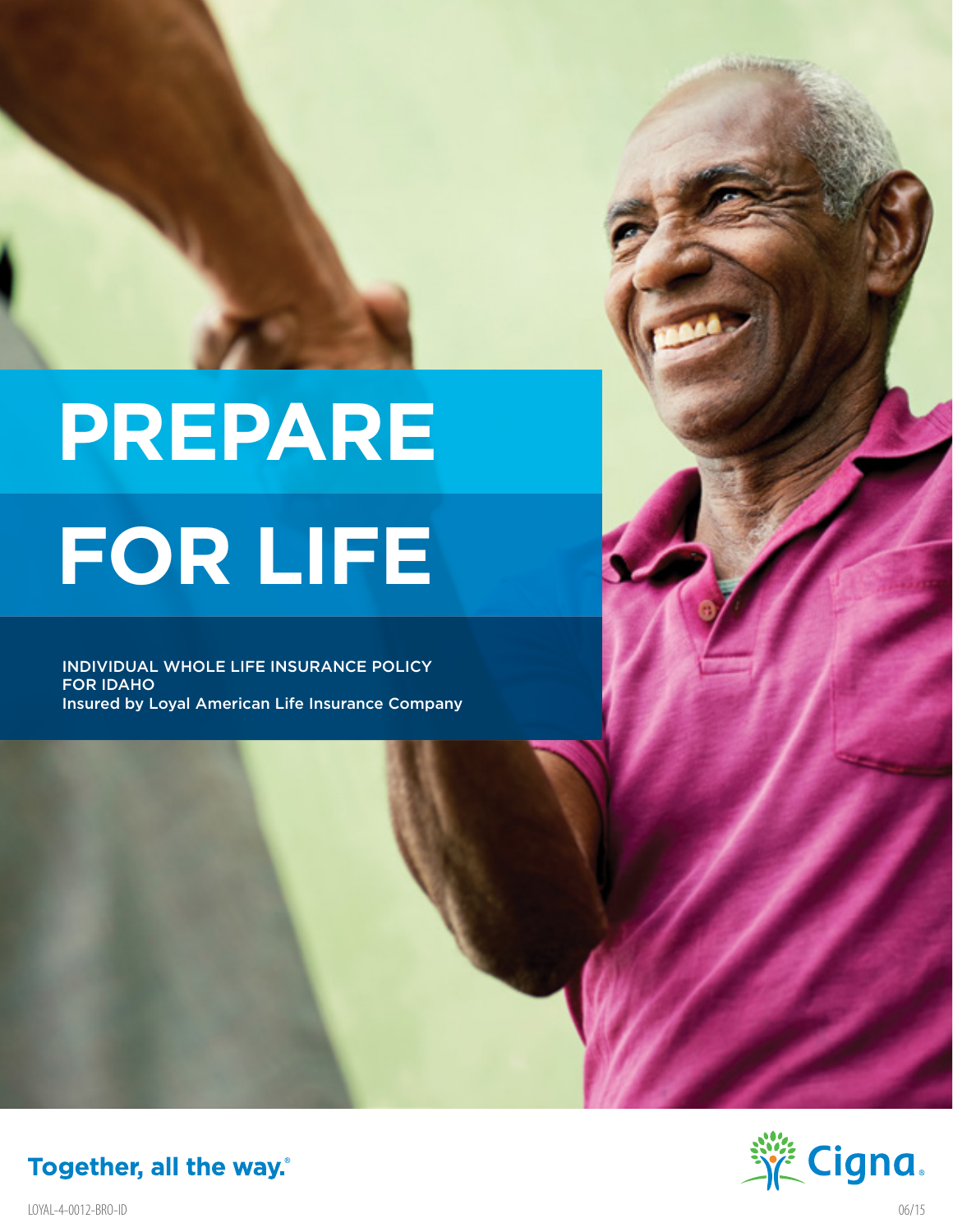# **How it works**

Your health is important to living a full and happy life. So planning for the unexpected should be on your to-do list. That's why we offer solutions to help your loved ones live the life they were meant to.

#### Our Individual Whole Life insurance policy provides:

- **›** Death Benefits from \$2,000 \$25,000
- **›** Both you and your spouse may apply
- **>** 5% spousal premium discount<sup>1</sup>
- **›** Issue ages from 50 85
- **›** Premiums will not increase

### Help protect financial interests

You can't predict the future. So, it's good to plan ahead. With our Individual Whole Life insurance policy, through Loyal American Life Insurance Company, you can choose a benefit amount that will help provide a foundation for your family after you're gone.

Our Individual Whole Life policy offers coverage to anyone age 50 through 85 in amounts of \$2,000 to \$25,000. Plus, each policy accumulates a cash value, starting in the third year. The available amount of the cash value can be accessed by either a policy loan or surrender of the policy for its cash value (minus any policy loan amount outstanding and interest accrued).<sup>2</sup>

#### Uses $3$  for the money

- **›** Help pay for funeral expenses
- **›** Help protect your family's financial security
- **›** Donate to charities of your choice
- **›** Help with your grandchild's education

#### What are your financial needs?

| Children                    |               |  |
|-----------------------------|---------------|--|
| College Fund                | $\mathcal{S}$ |  |
| <b>Trust Fund</b>           | \$            |  |
| Other                       | $\frac{1}{2}$ |  |
| Debt                        |               |  |
| <b>Outstanding Mortgage</b> | $\frac{1}{2}$ |  |
| Outstanding Loans           | $\frac{1}{2}$ |  |
| <b>Medical Bills</b>        | $\mathcal{S}$ |  |
| Credit Card Debt            | \$            |  |
| Other                       | $\frac{1}{2}$ |  |
| <b>Final Expenses</b>       |               |  |
| <b>Funeral Home</b>         | $\frac{1}{2}$ |  |
| Cemetery                    | $\mathcal{S}$ |  |
| Casket or Urn               | $\frac{1}{2}$ |  |
| Other                       | $\frac{1}{2}$ |  |
| <b>Total Need</b>           | \$            |  |

- 1. Only available if both individuals apply at the same time.
- 2. Interest on a loan will never be greater than a rate of 8% per year in arrears, and accrues on a daily basis. Surrender charges do not apply.
- 3. All models are used for illustrative purposes only. Consult your financial advisor for the effects of withdrawing money from a long-term investment, such as a life insurance policy.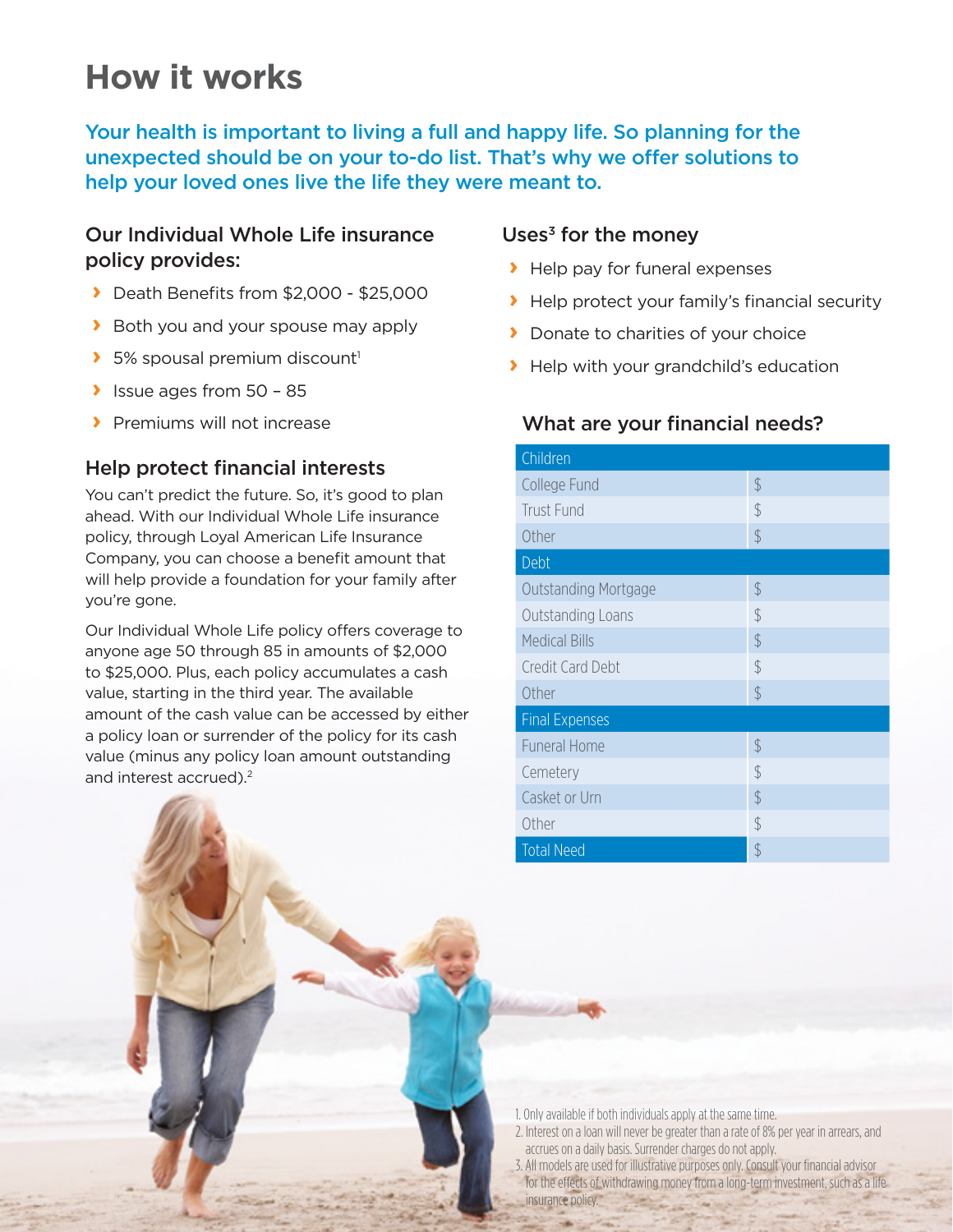# **Benefit plans**

We want you to always be prepared. We offer this protection to help you deal with a wide range of necessities. Our benefit plans can help protect what is most important to you.

# Level Benefit Plan

We want to ensure that you have meaningful benefits when you need them most. Your Level Benefit Plan will pay the full death benefit amount chosen<sup>2</sup> to your beneficiary upon your death. Our Terminal Illness Accelerated Benefit Rider is automatically included in this plan, at no additional charge, so that if you are diagnosed with a terminal illness, you can have additional funds to help with medical expenses or financial needs.

# Modified Benefit Plan

We know that some people can have a hard time finding life insurance. That is why we have the Modified Benefit Plan for those who do not qualify for coverage under the Level Benefit Plan. This Modified Benefit Plan has adjusted levels of coverage for the first two years of the life of the policy, as shown in the chart below.4

| Loss of life from                                                    | Death Benefit Amount       |
|----------------------------------------------------------------------|----------------------------|
| Accidental death<br>while covered                                    | 100% of benefit            |
| Non-accidental death within<br>first two years of coverage           | 100% of premium paid + 10% |
| Non-accidental death after<br>being covered for two or<br>more years | 100% of benefit            |

## Included Benefits

#### Loan and Cash Value options

Our Individual Whole Life policy begins to accumulate cash value after the third year and continues throughout the life of the policy. The available amount of the cash value can be accessed by either a policy loan or surrender of the policy for its cash value (minus any policy loan amount outstanding and interest accrued).<sup>5</sup>

## Terminal Illness Accelerated Benefit Rider

Form #ICC14-LY-TIABR (Not included or available with the Modified Benefit Plan)

The Level Benefit Plan automatically comes with a Terminal Illness Accelerated Benefit Rider. Should you get diagnosed with a terminal illness, you can request a percentage of the policy's death benefit not to exceed 50% in a lump sum benefit amount prior to death.4

# Optional Rider

# Accidental Death Benefit to Age 100 Rider<sup>6</sup>

Form #ICC14-LY-ADBR

An accidental death is something no one wants to think about. We offer our Accidental Death Benefit to Age 100 Rider with death benefit amounts ranging from \$10,000 - \$50,000 if death occurs within 180 days as a direct result of an accidental injury while covered under the policy.4

If death from the accidental injury occurs after the rider terminates, this benefit is payable provided the accidental injury was sustained while the rider was in force, and death occurs within 180 days of the injury.4

4. Subject to all the terms and conditions of the policy and/or rider.

5. Interest on a loan will never be greater than a rate of 8% per year in arrears, and accrues on a daily basis. Surrender charges do not apply.

6. Rider available for an additional premium.